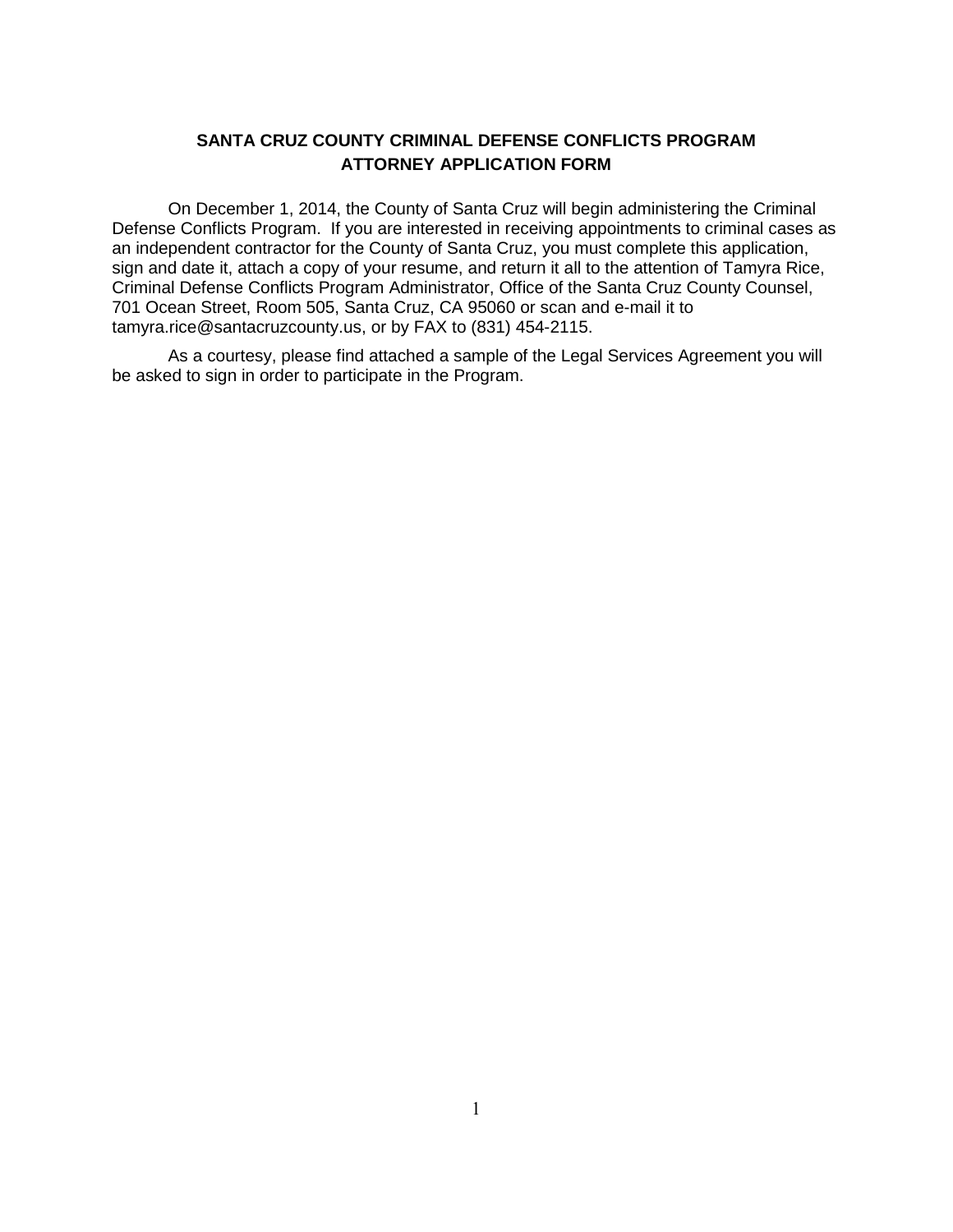| Name: when the contract of the contract of the contract of the contract of the contract of the contract of the contract of the contract of the contract of the contract of the contract of the contract of the contract of the          |
|-----------------------------------------------------------------------------------------------------------------------------------------------------------------------------------------------------------------------------------------|
|                                                                                                                                                                                                                                         |
| Cell Phone Number: ____________________                                                                                                                                                                                                 |
|                                                                                                                                                                                                                                         |
|                                                                                                                                                                                                                                         |
| Email Address: <u>Communication</u> Communication of the Communication Communication Communication Communication Communication Communication Communication Communication Communication Communication Communication Communication Co     |
| Please choose one of the following:                                                                                                                                                                                                     |
| I currently accept conflict appointments as an attorney. I currently handle the following                                                                                                                                               |
| I am interested in receiving appointments but have not been previously appointed to a<br>criminal case by the Court.                                                                                                                    |
| Other. Explain:                                                                                                                                                                                                                         |
| I am currently licensed to practice in California.<br>I have no history of discipline by the California Bar.                                                                                                                            |
| I have a history of discipline (provide relevant details on separate page).                                                                                                                                                             |
| I have read and agree to abide by the Policies and Procedures for the County's Criminal<br>Defense Conflicts Program and I meet or exceed the minimum criteria for appointment;<br>and                                                  |
| I meet all the standards required for the following types of cases (check all that apply):<br>Class I<br>Class II<br>Class III<br>Class IV<br>Class V<br>Qualified for Juvenile Delinquency cases<br><b>Qualified for Civil matters</b> |

Qualified for Civil matters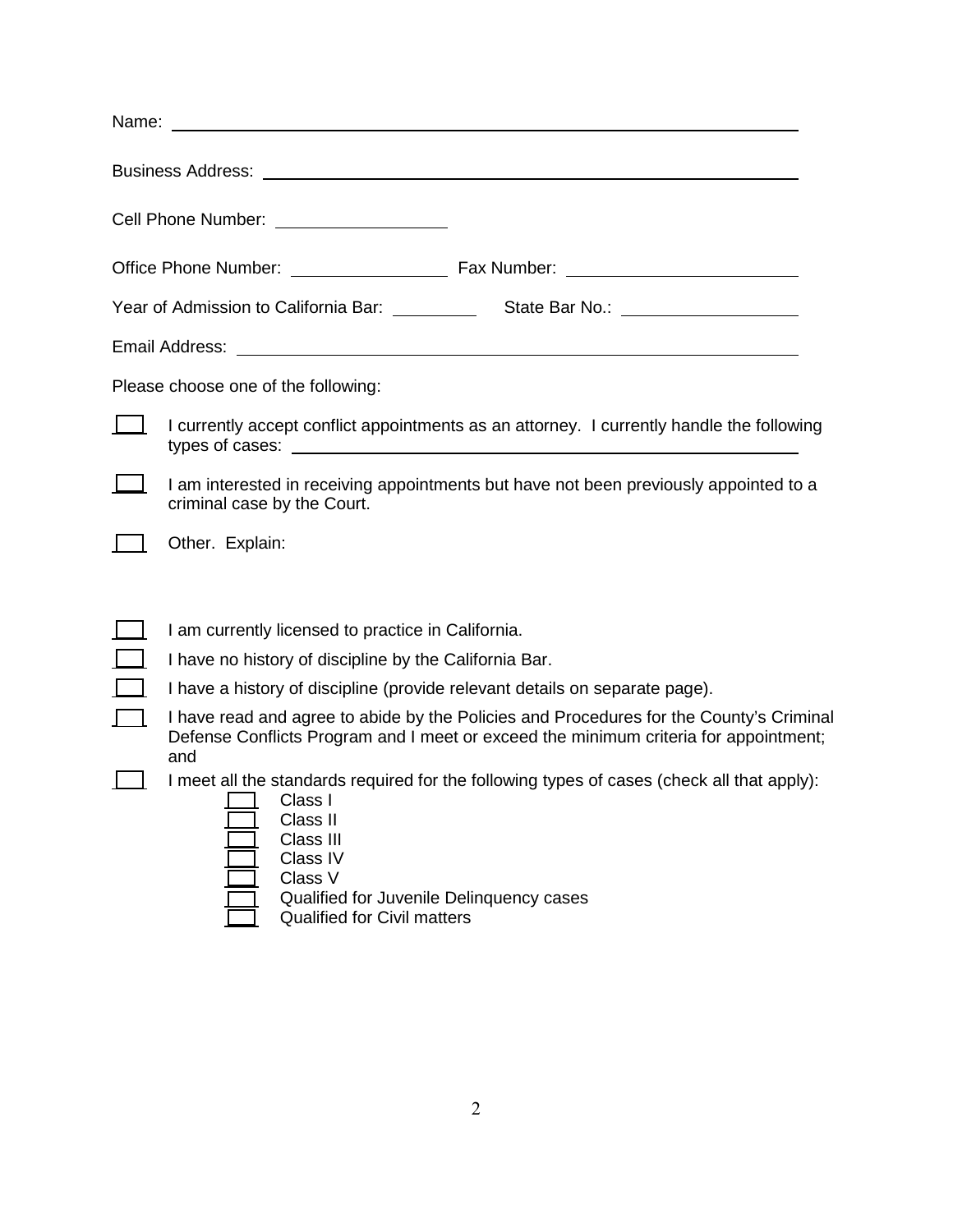Please provide information demonstrating your class qualifications (i.e., proof of CLE and/or trainings, a list with brief description of cases completed to jury verdict, etc.).